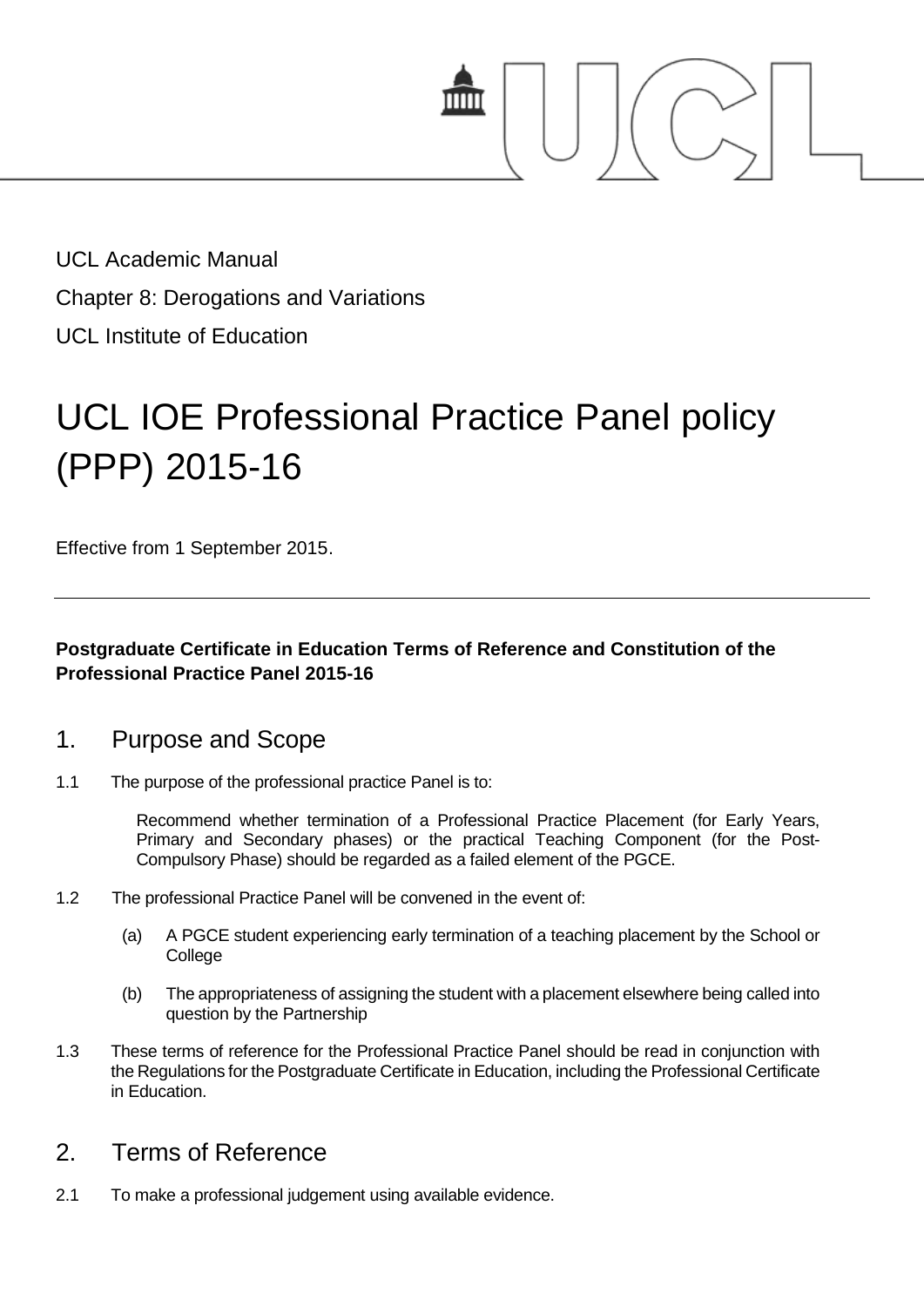- 2.2 To decide whether or not to confirm that a student's teaching placement was reasonably terminated.
- 2.3 To consider evidence of the student's performance and abilities shown whilst on teaching practice, including information from the Cause for Concern process.
- 2.4 The Professional Practice Panel has the responsibility and power to decide:
	- (a) What steps should be taken where a student's teaching practice is terminated for any reason by the school or college or training provider. These steps may include one or more of the following:
	- (b) UCL Institute of Education undertaking to find the student a new placement, if possible
	- (c) Allowing the student time to find new employment (if on an employment-based or in-service route)
	- (d) Determining that it would not be appropriate for the student to resume the placement in another school or college
	- (e) The Professional Practice Panel may also decide whether or not it wishes to recommend to a Board of Examiners that the student fail the placement component of the programme (it is for the Board of Examiners to make such a decision).
- 2.5 To make a recommendation to the Board of Examiners over whether or not a student who has had their teaching practice terminated should have an opportunity to retake the teaching practice component of their programme, and if so, how that should be arranged.
- 2.6 To determine that there is sufficient evidence for the Panel to take a decision and/or to request further evidence if it is deemed necessary to help make an informed and professional decision.

## 3. Constitution

- 3.1 The Chair of the Professional Practice Panel will be the Director of Initial Teacher Education or nominee.
- 3.2 The Constitution of a Professional Practice Panel is:
	- (a) The Director of Initial Teacher Education or nominee (Chair of the Panel)
	- (b) The Programme Leader for the student's programme
	- (c) An academic member of staff from the student's programme
	- (d) An academic member of staff from a different programme in the ITE area who does not know the student
- 3.3 For the Professional Practice Panel to be properly constituted and able to take decisions within its terms of reference all four Panel members must be present. In exceptional circumstances a panel member could participate through Skype or a similar medium.
- 3.4 The student would normally attend the panel, and would be entitled to bring to the meeting a friend or advisor of their choice and at their expense.

# 4. Student Appeal

4.1 A student has the right to make an appeal against the recommendation of a Professional Practice Panel. However, since it is for the Board of Examiners to decide whether or not to uphold the recommendation, the appeal must be in relation to the Board of Examiners (see Section 5 below)